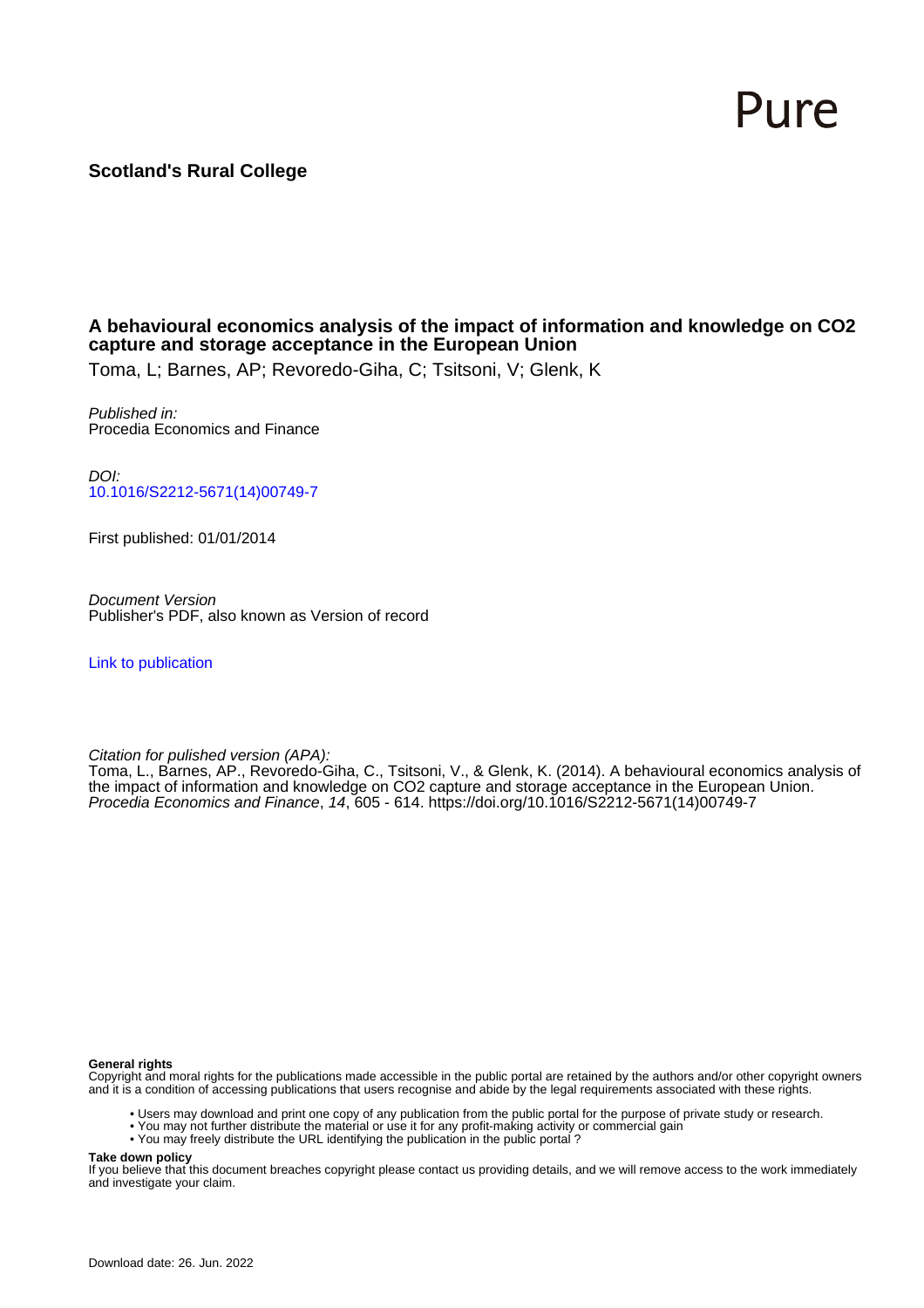



Available online at www.sciencedirect.com



Procedia Economics and Finance  $14$  (2014)  $605 - 614$ 



www.elsevier.com/locate/procedia

# International Conference on Applied Economics (ICOAE) 2014

# A behavioural economics analysis of the impact of information and knowledge on  $CO<sub>2</sub>$  capture and storage acceptance in the European Union

# Luiza Toma<sup>a</sup>\*, Andrew Barnes<sup>a</sup>, Cesar Revoredo-Giha<sup>a</sup>, Viktoria Tsitsoni<sup>b</sup>, Klaus  $Glenk^a$

*<sup>a</sup>Scotland's Rural College, Edinburgh Campus, King's Buildings, West Mains Road, Edinburgh EH9 3JG, UK b EUROCONTROL, Rue de la Fusée 96, 1130 Brussels, Belgium* 

#### **Abstract**

The paper analyses the impact that European Union citizens' access to information on climate change has on their awareness of carbon capture and storage (CCS), perceived risks and benefits of using CCS and stated choice of preferred CCS options. We use a Eurobarometer dataset about awareness/acceptance of CCS and run structural equation models (SEM) for twelve EU countries with an average sample size of 1,100 observations per country. Results between the different countries are comparable and, alongside other determinants, access to information sources will significantly impact CCS awareness, perceived risk and benefits of CCS and preferences towards options of CCS.

© 2014 The Authors. Published by Elsevier B.V. © 2014 The Authors. Published by Elsevier B.V. This is an open access article under the CC BY-NC-ND license Selection and/or peer-review under responsibility of the Organising Committee of ICOAE 2014. Selection and/or peer-review under responsibility of the Organizing Committee of ICOAE 2014(http://creativecommons.org/licenses/by-nc-nd/3.0/).

*Keywords*: CO<sub>2</sub> capture and storage; information and knowledge; EU citizens' CCS acceptance; structural equation models; **behavioural economics.** 

#### **1. Introduction**

 $CO<sub>2</sub>$  capture and storage (CCS) is a set of technologies that facilitates the reduction of  $CO<sub>2</sub>$  emissions from coal-based electricity production. In order for CCS to be utilised on a large scale, there is a need for its public acceptance. Based on the results of several studies, it is believed that the CCS awareness of the majority of public is largely non-existent and therefore it cannot genuinely decide whether it is for or against CCS

<sup>\*</sup> Corresponding author. Tel.: +44 131 5354394. *E-mail address:* luiza.toma@sruc.ac.uk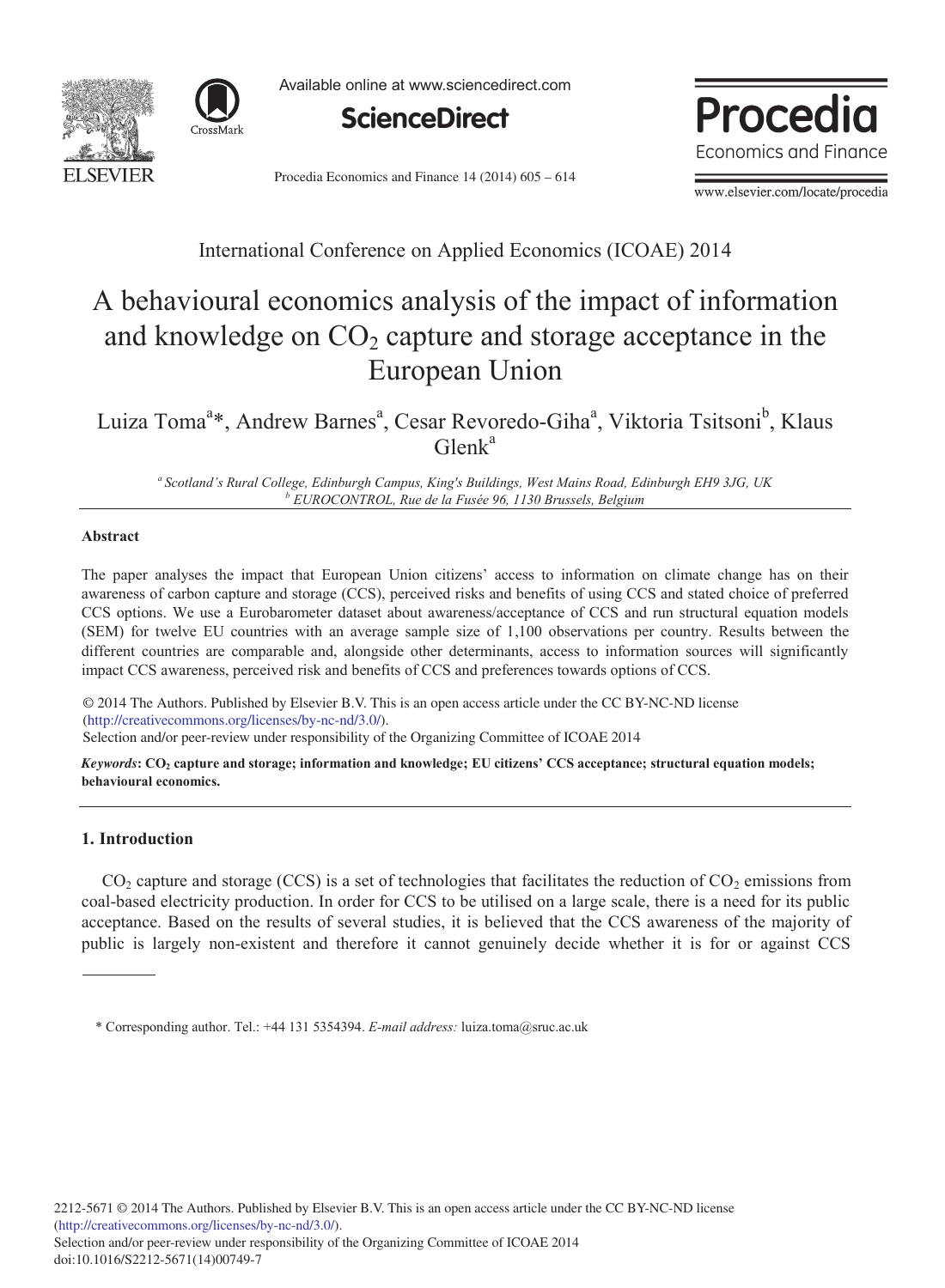(Schumann & Simon, 2009). A number of studies have analysed the impact of information on public awareness and perceptions of CCS (Schumann & Simon, 2009; Best-Waldhobera & Daamena, 2011; Alphen et al., 2007; Huijts et al., 2007; Itaoka et al., 2009). Most studies found that information is a key factor influencing public's CCS awareness and perceptions, however, despite increased communication to public, CCS awareness level is still low and better communication strategies are needed.

The paper analyses the impact that the European Union (EU) citizens' access to information on climate change (amongst other a priori determinants) has on their awareness of CCS, perceived risks and benefits of using CCS and stated choice of preferred CCS options.

#### **2. Material and methods**

#### *2.1. Data*

The data used in this study were extracted from the Dataset Eurobarometer 75.1: Public Awareness and Acceptance of  $CO<sub>2</sub>$  Capture and Storage. The Eurobarometer survey was carried out by TNS Opinion & Social by face-to-face interviews with European Union (EU) citizens in February-March 2011 (Eurobarometer, 2011). The original database includes data on access to and trust in climate change information; perceived climate change priorities for the European Union; knowledge about  $CO<sub>2</sub>$ , its main sources; perceived impact of CO2 emissions on climate change; awareness of carbon capture and storage; awareness of energy production aspects; perceptions as regards use of energy sources; perceptions as regards effectiveness of CCS to fight climate change; perceived personal benefit of using CCS technology; risk perceptions; preferred  $CO<sub>2</sub>$  storage options; CCS attitudes; and socio-demographic data (political orientation, marital status, education, gender, age, occupation, type of community, number of children).

We analysed the datasets for twelve countries (United Kingdom, Bulgaria, Czech Republic, Germany, Greece, Spain, Finland, France, Italy, Netherlands, Poland and Romania). The countries have a good geographical coverage (Western, Northern, Southern and Central-Eastern Europe) and include old and new European Union (EU) member countries. The average sample size is 1,100 observations per country, ranging from 1,000 observations in Greece and Poland to 1,622 observations in Germany. The variables included in the analysis are socio-demographic (education and number of children living in the household) and climate change related (access to information, CCS awareness, perceptions of CCS effectiveness, benefits and risks, and preferred CCS options).

#### *2.2. Structural equation modelling*

We use structural equation models (SEM) with observed and latent variables to test the influence of a priori identified determinants on CCS perceptions. SEM is a statistical technique for testing and estimating causal relationships amongst variables, some of which may be latent, based on a combination of statistical data and qualitative causal assumptions. Latent variables are not directly observed but inferred from other variables that are observed and directly measurable (Bollen, 1989). Examples of latent variables are constructs like extraversion, spatial ability, self-efficacy, and attitudes (Borsboom, 2003). While the idea of causality may be controversial (Mueller, 1996), SEM is not intended to discover causes but to assess the soundness of the causal relationships a priori identified in the scientific literature. Hence it is mostly used as a confirmatory analysis/theory testing tool.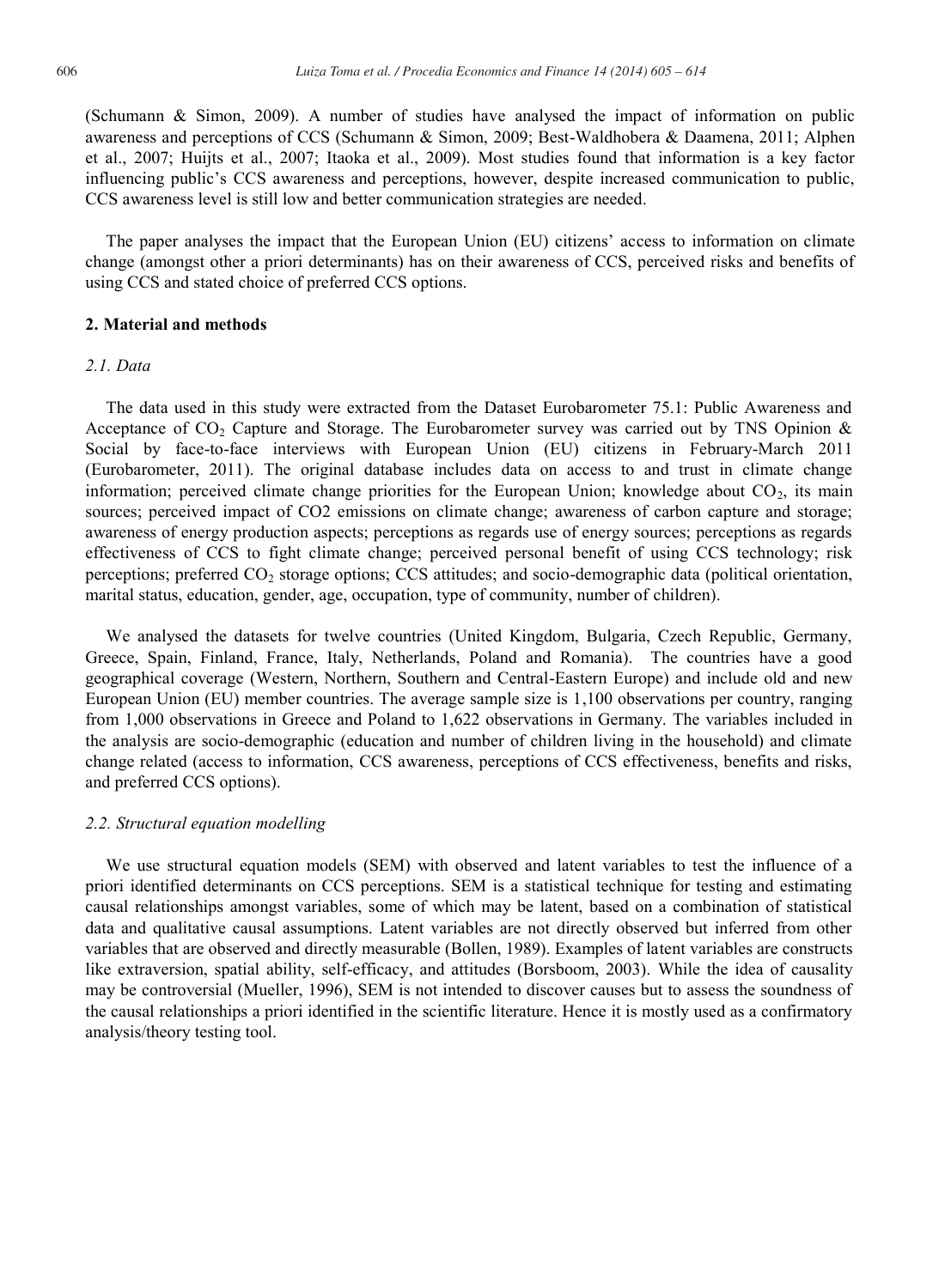The basic SEM consists of two parts, namely the measurement model (which specifies the relationships between the latent variables and their constituent indicators), and the structural model (which designates the causal relationships between the latent variables). The measurement model is similar to factor analysis, where latent variables represent 'shared' variance, or the degree to which indicators 'move' together. The structural model is similar to a system of simultaneous regressions, with the difference that in SEM some variables can be dependent in some equations and independent in others. The model is defined by the following system of three equations in matrix terms (Jöreskog and Sörbom, 2007):

| The structural equation model: | $\eta = B\eta + \Gamma \xi + \zeta$ |     |
|--------------------------------|-------------------------------------|-----|
| The measurement model for y:   | $y = \Lambda_v \eta + \varepsilon$  | (2) |
| The measurement model for x:   | $x = \Lambda_x \xi + \delta$        |     |

Where:  $\eta$  is an m<sup>\*</sup>1 random vector of endogenous latent variables;  $\xi$  is an n<sup>\*1</sup> random vector of exogenous latent variables; B is an m<sup>\*</sup>m matrix of coefficients of the  $\eta$  variables in the structural model;  $\Gamma$ is an m<sup>\*</sup>n matrix of coefficients of the  $\zeta$  variables in the structural model;  $\zeta$  is an m<sup>\*1</sup> vector of equation errors (random disturbances) in the structural model; y is a p\*1 vector of endogenous variables; x is a q\*1 vector of predictors or exogenous variables;  $\Lambda_{y}$  is a p<sup>\*</sup>m matrix of coefficients of the regression of y on  $\eta$ ;  $\Lambda_x$  is a q\*n matrix of coefficients of the regression of x on  $\xi$ ;  $\varepsilon$  is a p\*1 vector of measurement errors in y;  $\delta$  is a q<sup>\*</sup>1 vector of measurement errors in x.

This study estimates SEM with the normal-theory maximum likelihood (MLE) method using the statistical package Lisrel 8.80 (Jöreskog and Sörbom, 2007).

#### *2.3. Latent variables and indicators*

Eleven latent variables were identified and extracted in each of the twelve models, expressing the preferred CCS options and the underlying determining factors (educational level; number of children younger than 14 years old living in the household; perceived level of information on climate change; access to information sources on climate change; CCS awareness; CCS project awareness; perceptions as regards effectiveness of CCS to fight climate change; perceived personal benefit of using CCS technology in own region; perceptions as regards the hypothesis of having a deep underground storage site for  $CO<sub>2</sub>$  within five kilometres of own home; involvement in decision-making process regarding the creation of an underground  $CO<sub>2</sub>$  storage site near own home; preferred  $CO_2$  storage options as regards future use of CCS in the EU). Table 1 presents a description of the latent variables and their corresponding indicators.

Table 1. Description of latent variables and their corresponding indicators

| Latent<br>variable | Indicator | <b>Statement</b> | Value & label                                                                                                                                                                                                                                         | Variable<br>type |
|--------------------|-----------|------------------|-------------------------------------------------------------------------------------------------------------------------------------------------------------------------------------------------------------------------------------------------------|------------------|
| educs              | educ      | education        | $1 =$ no full-time education; $2 =$ in full-time<br>education until the age of 15 years old; $3 = in$<br>full-time education until the age of 16-19 years<br>old; $4 =$ in full-time education after the age of 20<br>years old; $5 =$ still studying | categorical      |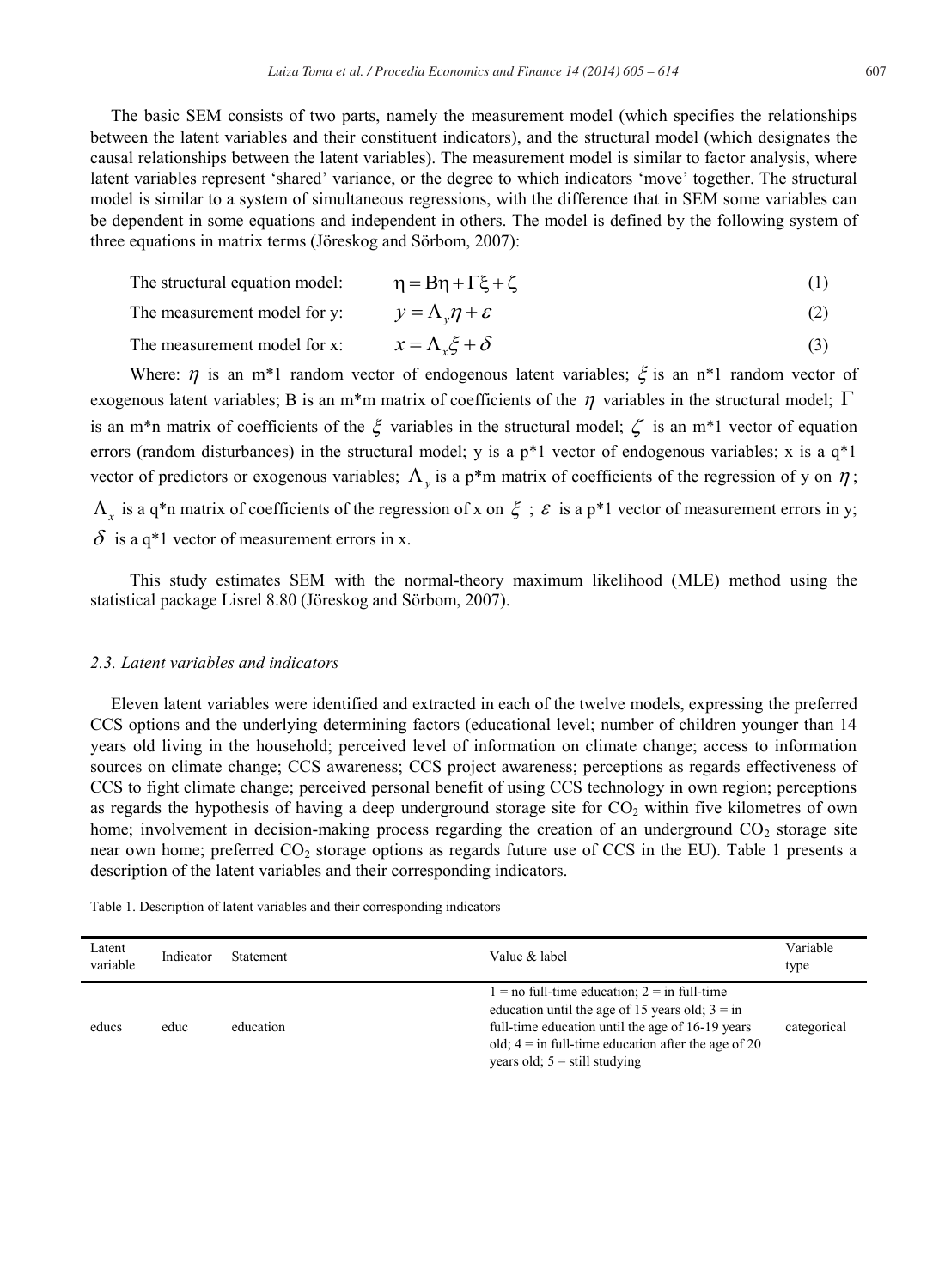| child    | children | number of chidren (14 years old and<br>younger) living in the household                                                                                      | $0 = none$ ; 1 = one child; 2 = two children; 3 =<br>three children; $4 =$ four or more children                                                                                                                    | categorical |
|----------|----------|--------------------------------------------------------------------------------------------------------------------------------------------------------------|---------------------------------------------------------------------------------------------------------------------------------------------------------------------------------------------------------------------|-------------|
|          | infcause | perceived level of information about the<br>different causes of climate change                                                                               | $1 =$ not at all informed; $2 =$ not very well<br>informed; $3 =$ fairly well informed; $4 =$ very well<br>informed                                                                                                 | ordinal     |
| info     | infconsq | perceived level of information about the<br>different consequences of climate change                                                                         | $1 = not$ at all informed; $2 = not$ very well<br>informed; $3 =$ fairly well informed; $4 =$ very well<br>informed                                                                                                 | ordinal     |
|          | infight  | perceived level of information about ways<br>in which we can fight climate change                                                                            | $1 = not$ at all informed; $2 = not$ very well<br>informed; $3 =$ fairly well informed; $4 =$ very well<br>informed                                                                                                 | ordinal     |
| infaccs  | infacc   | access to information sources on climate<br>change (TV, radio, internet, newspapers,<br>magazines, friends/family,<br>school/university)                     | $0 =$ no sources; $1 =$ one source; $2 =$ two sources;<br>$3$ = three sources; $4$ = four sources; $5$ = five<br>sources; $6 = six sources$ ; $7 = seven sources$                                                   | categorical |
| ccsawar  | ccsaware | CCS awareness (have you ever heard of<br>CO2 capture and storage, also known as<br>carbon capture and storage or carbon<br>capture and sequestration (CCS)?) | $1 = no$ ; $2 = yes$ , but you do not really know what<br>it is; $3 = yes$ , and you know what it is                                                                                                                | categorical |
| ccsprojs | ccsproj  | CCS project awareness (have you ever<br>heard of a CCS project in your country?)                                                                             | $1 = no$ ; $2 = yes$                                                                                                                                                                                                | dichotomous |
| effect   | effectiv | perceptions as regards effectiveness of<br>CCS to fight climate change                                                                                       | $1 =$ not at all effective; $2 =$ not very effective; $3 =$<br>fairly effective; $4 =$ very effective                                                                                                               | ordinal     |
| benefits | benefit  | perceived personal benefit of using CCS<br>technology in own region                                                                                          | $1 =$ would not benefit; $2 =$ would benefit                                                                                                                                                                        | dichotomous |
| worrys   | worry    | perceptions as regards the hypothesis of<br>having a deep underground storage site for<br>CO2 within 5km of own home                                         | $1 =$ not at all concerned; $2 =$ not very concerned;<br>$3 =$ fairly concerned; $4 =$ very concerned                                                                                                               | ordinal     |
| preferhs | preferh  | involvement in decision-making process<br>regarding the creation of an underground<br>CO2 storage site near own home                                         | $0 =$ otherwise; $1 =$ you would like to be directly<br>consulted and to participate in decision-making<br>process                                                                                                  | dichotomous |
| prefergs | preferg  | preferred CO2 storage options as regards<br>future use of CCS in the EU                                                                                      | $0 =$ don't mind, no preferences; $1 =$ offshore,<br>under the seabed; $2 =$ underground and onshore,<br>but near the power plant; $3 =$ underground and<br>onshore, but only where human population is<br>very low | categorical |

Ten of the eleven latent variables are built in the model as single-indicator variables for the following reasons: (1) variables 'educs', 'child' and 'infaccs' are observed variables built as single-indicator latent variables as specified by the software used (Lisrel8.80); (2) variables 'ccsawar', 'ccsprojs', 'effect', 'benefits', 'worrys', 'preferhs' and 'prefergs' are single-indicator latent variables as their indicators state the exact intended meaning of the chosen latent variables. Latent variable 'info' was built based on three indicators, namely 'infcause' (perceived level of information about the different causes of climate change), 'infconsq' (perceived level of information about the different consequences of climate change), 'infight' (perceived level of information about ways in which we can fight climate change).

Table 2 presents a series of descriptive statistics for the indicators of the latent variables included in the twelve models.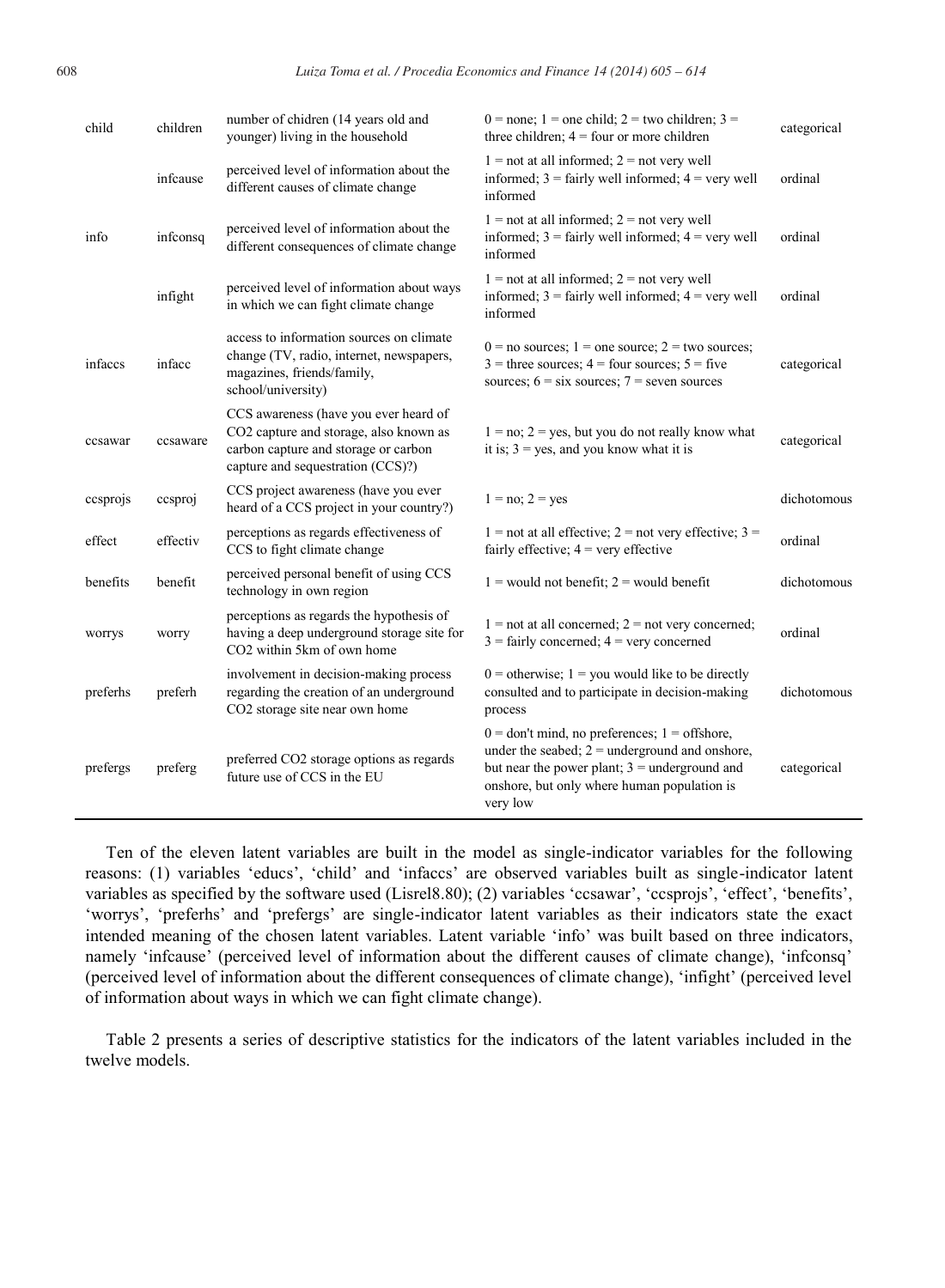Table 2. Descriptive statistics

|                                                                                                                                                                                                                          | UK            |               | BG   |          | CZ                                          |          | DE        |          | EL   | ES   |                                                                                                                         | FI   |         | FR   |         | IT   |         | NL.  |                         | PL                   |        | RO.        |       |
|--------------------------------------------------------------------------------------------------------------------------------------------------------------------------------------------------------------------------|---------------|---------------|------|----------|---------------------------------------------|----------|-----------|----------|------|------|-------------------------------------------------------------------------------------------------------------------------|------|---------|------|---------|------|---------|------|-------------------------|----------------------|--------|------------|-------|
|                                                                                                                                                                                                                          |               |               |      |          |                                             |          |           |          |      |      | MeanStdD MeanStdD MeanStdD MeanStdD MeanStdD MeanStdD MeanStdD MeanStdD MeanStdD Mean StdD MeanStdD MeanStdD            |      |         |      |         |      |         |      |                         |                      |        |            |       |
| educ                                                                                                                                                                                                                     |               |               |      |          |                                             |          |           |          |      |      | 2.98 .921 3.18 .811 3.18 .783 3.16 .844 3.12 .948 2.91 1.0273.47 1.0233.25 .887 3.01 1.0443.66 .744 3.19 1.0283.29 .797 |      |         |      |         |      |         |      |                         |                      |        |            |       |
| children 46                                                                                                                                                                                                              |               | $.89 \quad 4$ |      | 755 41   |                                             | .776 .31 |           |          |      |      | .703 .34 .693 .46 .798 .39                                                                                              |      | .835.48 |      | .922.43 |      | 779 43  |      | .843.46                 |                      | 845 33 |            | - 666 |
| infcause 2.63 .867 2.05 .823 2.21 .744 2.51 .81 2.31 .834 2.22 .862 2.63 .704 2.59 .821 2.06 1.0062.8                                                                                                                    |               |               |      |          |                                             |          |           |          |      |      |                                                                                                                         |      |         |      |         |      |         |      |                         | 802 214 837 1.95 876 |        |            |       |
| 988. 1.94. 2.16. 2.16. 7.122.77 7.95. 2.16. 2.34. 2.646. 2.22. 856. 2.22. 856. 2.66. 2.2. 2.46. 2.94. 2.34. 2.53. 2.54. 2.53. 2.64. 2.22. 856. 2.66. 2.53. 2.58. 2.66. 2.87. 2.08. 1.0122.77 7.95. 2.16. 842. 1.94. 898. |               |               |      |          |                                             |          |           |          |      |      |                                                                                                                         |      |         |      |         |      |         |      |                         |                      |        |            |       |
| infight                                                                                                                                                                                                                  | 2.63 .873 1.9 |               |      |          |                                             |          |           |          |      |      | .804 2.18 .758 2.42 .816 2.25 .812 2.19 .869 2.66 .694 2.54 .829 1.99 .777 2.73                                         |      |         |      |         |      |         |      | .803 2.08 84 1.84 908   |                      |        |            |       |
| infacc                                                                                                                                                                                                                   |               |               |      |          |                                             |          |           |          |      |      | 2.32 1.44 1.95 1.1352.28 1.4472.75 1.4762.32 1.34 1.86 1.2442.95 1.3352.63 1.3411.88 1.24 3.13 1.3921.91 1.3122         |      |         |      |         |      |         |      |                         |                      |        |            | 1.253 |
| ccsaware1.31 .729 1.18 .638 1.29 .581 1.21 .638 1.14 .582 1.17 .582 1.17 .582 1.17 .581 1.29 1.58 613 .779 1.39                                                                                                          |               |               |      |          |                                             |          |           |          |      |      |                                                                                                                         |      |         |      |         |      |         |      |                         |                      |        |            | -661  |
| ccsproj $1.03$ .27                                                                                                                                                                                                       |               |               |      |          |                                             |          | 1.08 .361 |          |      |      | $.99$ $.212$                                                                                                            |      |         |      |         | 98   |         |      | .449 1.36 .505 1.06 .31 |                      |        |            |       |
| effectiv 1.77 1.4451.66 1.5672.12 1.3281.35 1.2932.2 1.2331.75 1.4211.98 1.1851.59 1.3081.66 1.4182.18 1.1621.77 1.4531.55 1.619                                                                                         |               |               |      |          |                                             |          |           |          |      |      |                                                                                                                         |      |         |      |         |      |         |      |                         |                      |        |            |       |
| benefit                                                                                                                                                                                                                  | - 9           | $.821$ $.81$  |      | .894 1.1 |                                             | .747.72  |           | .637 1.1 |      |      | .682 .94 .811 .99                                                                                                       |      | .647.8  |      | .711.76 |      | .811.94 |      | .562.91                 |                      |        | 852 74 875 |       |
| worry                                                                                                                                                                                                                    |               |               |      |          | 2.26 1.3872.81 1.3262.81 1.1662.43 1.3683.2 |          |           |          |      |      | .942 2.66 1.3262.25 1.24 2.76 1.2182.44 1.3882.46 1.078 2.29 1.38 2.36 1.459                                            |      |         |      |         |      |         |      |                         |                      |        |            |       |
| prefer                                                                                                                                                                                                                   | .4            |               |      |          |                                             |          |           |          |      |      | 489 .37 .484 .29 .453 .49 .45 .498 .37 .483 .28 .45 .49 .498 .37 .489 .37 .498 .499                                     |      |         |      |         |      |         |      |                         | 492 35 476 44 497    |        |            |       |
| preferg 1.25 1.0731.25 1.1681.63 1.1121.19 1.15 1.31 1.1291.48 1.2181.77 1.1241.42 1.1731.19 1.2341.14 1.0171.34 1.2681.24 1.189                                                                                         |               |               |      |          |                                             |          |           |          |      |      |                                                                                                                         |      |         |      |         |      |         |      |                         |                      |        |            |       |
| Sample<br>Size                                                                                                                                                                                                           | 1322          |               | 1001 |          | 1014                                        |          | 1622      |          | 1000 | 1004 |                                                                                                                         | 1001 |         | 1035 |         | 1027 |         | 1012 |                         | 1000                 |        | 1053       |       |

#### **3. Results**

The conceptual diagram is presented in Figure 1.



Fig. 1. Conceptual diagram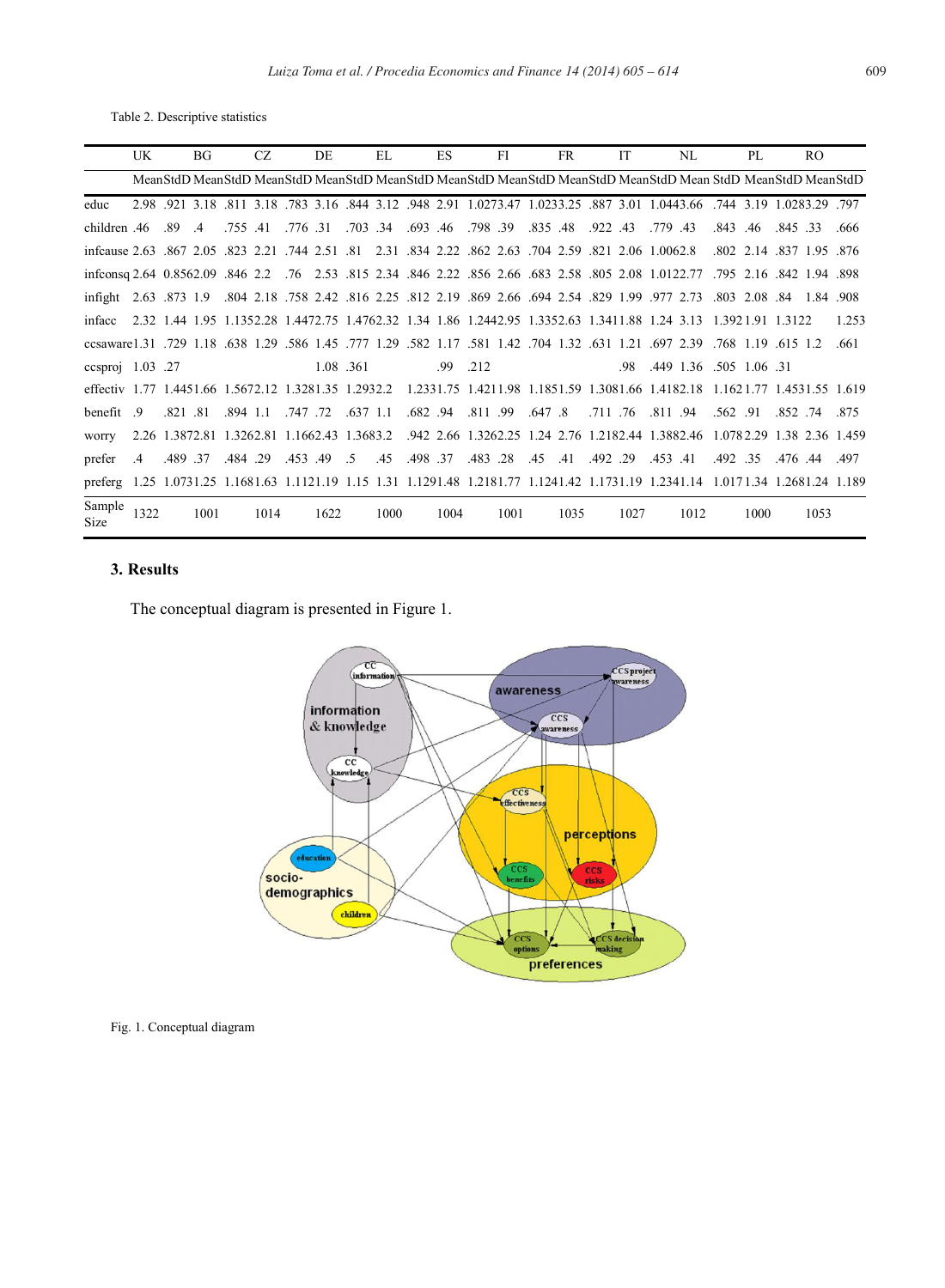We tested the twelve models and the path diagrams for the estimated models are available from the authors upon request. All twelve models have a very good fit according to the measures of absolute, incremental and parsimonious fit (Hair et al., 2006). The main goodness of fit (GoF) indicators (estimated and recommended values) for the estimated models are presented in Table 3.

| GoF indicators                                                                                                           | UK        | -BG  | CZ.            | DE   | EL.            | ES             | FI. | <b>FR</b>       | IT | NL                                                      | PO.            | RO.  | Recommended<br>value                                                                                   |
|--------------------------------------------------------------------------------------------------------------------------|-----------|------|----------------|------|----------------|----------------|-----|-----------------|----|---------------------------------------------------------|----------------|------|--------------------------------------------------------------------------------------------------------|
| Normed chi-square                                                                                                        | 2.35 1.90 |      |                |      |                |                |     |                 |    | 2.96 2.32 2.21 1.57 2.88 2.29 1.84 2.34 1.67 2.94 [1-3] |                |      |                                                                                                        |
| Root Mean Square Error of Approximation 0.032 0.03 0.044 0.029 0.035 0.024 0.043 0.035 0.029 0.036 0.026 0.046 0.00-0.10 |           |      |                |      |                |                |     |                 |    |                                                         |                |      |                                                                                                        |
| P-Value Test Close Fit (RMSEA<0.05)                                                                                      |           | -1   | $0.85 \quad 1$ |      | $\overline{1}$ | $\mathbf{1}$   |     | $0.86$ $0.99$ 1 |    | -1                                                      | $\overline{1}$ | 0.79 | $0.50 - 1.00$                                                                                          |
| Normed Fit Index                                                                                                         | 0.99      | 0.99 | 0.97           | 0.99 |                |                |     |                 |    | 0.98 0.99 0.98 0.98 0.99 0.97 0.99                      |                |      | $0.98$ $0.90 - 1.00$                                                                                   |
| Non-Normed Fit Index                                                                                                     | 0.99      | 0.99 | 0.97           | 0.99 |                |                |     |                 |    | 0.98 0.99 0.97 0.98 0.99 0.97 0.99                      |                |      | 0.98 0.90-1.00                                                                                         |
| Comparative Fit Index                                                                                                    | 0.99      | 0.99 | 0.98 0.99      |      | 0.99           | 1.00 0.98 0.99 |     |                 |    | 1.00 0.98 1.00 0.99                                     |                |      | $0.90 - 1.00$                                                                                          |
| Incremental Fit Index                                                                                                    | 0.99      | 0.99 | 0.98           | 0.99 | 0.99           | 1.00 0.98 0.99 |     |                 |    | 1.00 0.98 1.00 0.99                                     |                |      | $0.90 - 1.00$                                                                                          |
| Relative Fit Index                                                                                                       |           |      |                |      |                |                |     |                 |    |                                                         |                |      | 0.98 0.98 0.95 0.98 0.97 0.98 0.96 0.96 0.98 0.95 0.98 0.97 0.90-1.00                                  |
| Standardised Root Mean Square Residual                                                                                   |           |      |                |      |                |                |     |                 |    |                                                         |                |      | $0.023$ $0.019$ $0.025$ $0.018$ $0.021$ $0.021$ $0.026$ $0.026$ $0.017$ $0.024$ $0.018$ $0.028$ < 0.08 |
| Goodness of Fit Index                                                                                                    | 0.99 0.99 |      | 0.98           | 0.99 |                |                |     |                 |    |                                                         |                |      | 0.99 0.99 0.98 0.99 0.99 0.98 0.99 0.98 0.90-1.00                                                      |
| Adjusted Goodness of Fit Index                                                                                           |           |      |                |      |                |                |     |                 |    |                                                         |                |      | 0.98 0.98 0.96 0.98 0.97 0.98 0.96 0.97 0.98 0.97 0.98 0.96 0.90-1.00                                  |

Table 3. Goodness of fit indicators

An acceptable level of overall goodness-of-fit does not guarantee that all constructs meet the requirements for the measurement and structural models. The validity of the SEM was assessed in a two-step procedure, the measurement model and the structural model.

In the measurement model we tested the reliability of the single-indicator latent variables, namely we tested the 'theory-testing extremes' of reliability within the range of 0.7 to 1 (Ping, 2008) and determined that none of the structural coefficients became non-significant at these extremes. The reliability of the singleindicator latent variables was assumed the value of 0.99 for variables 'educs', 'child', 'infaccs' 'ccsawar', 'ccsprojs' and 'benefits' with the corresponding loadings (square root of reliability value) of 0.99 on own indicators and standardised measurement error variance of 0.01; and value of 0.7 for 'effect', 'worrys', 'preferhs' and 'prefergs' with the corresponding loadings of 0.84 and standardised measurement error variance of 0.3.

After assessing the overall model and aspects of the measurement model, the standardised structural coefficients for both practical and theoretical implications were examined. Table 4 presents the standardised total effects between latent variables in each of the twelve models. All effects (socio-demographics, information and perceptions) on preferred CCS options are specified, while only effects of climate change information and CCS awareness are underlined for perceptions of CCS effectiveness, benefits and risks.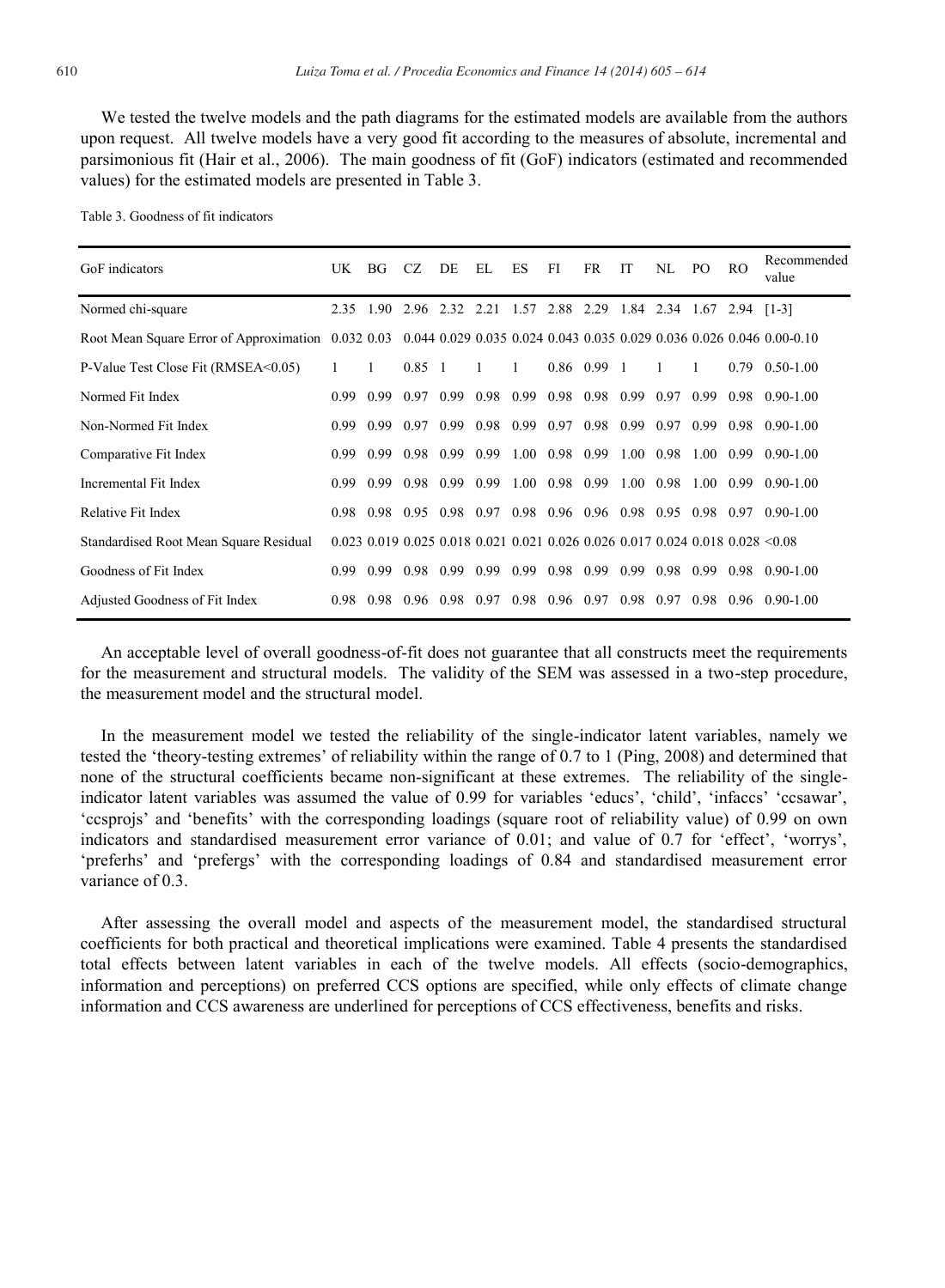Table 4. Standardised total (direct and indirect) effects (t-values in parentheses)

| Observed/<br>latent<br>variables |                                 | Total effects on 'prefergs' |                     |           |               |                          |            |           |           |           |           |         |
|----------------------------------|---------------------------------|-----------------------------|---------------------|-----------|---------------|--------------------------|------------|-----------|-----------|-----------|-----------|---------|
|                                  | $\ensuremath{\text{UK}}\xspace$ | BG                          | $\operatorname{CZ}$ | $\rm DE$  | $\mathbf{EL}$ | $\mathop{\hbox{\rm ES}}$ | ${\rm FI}$ | <b>FR</b> | IT        | NL        | PL        | RO      |
|                                  | 0.11                            | 0.05                        | $-0.10$             | $-0.02$   | 0.13          | 0.08                     | 0.03       | 0.10      | 0.11      | $-0.09$   | 0.11      | 0.06    |
| educs                            | (4.38)                          | (6.38)                      | $(-3.47)$           | $(-0.83)$ | (4.12)        | (5.55)                   | (3.55)     | (3.30)    | (5.73)    | $(-2.87)$ | (5.20)    | (6.31)  |
| child                            | $-0.15$                         | $-0.01$                     | 0.05                | $-0.02$   | 0.01          | 0.0                      | $-0.13$    | $-0.01$   | 0.00      | 0.02      | $-0.02$   | 0.05    |
|                                  | $(-6.14)$                       | $(-2.19)$                   | (1.87)              | $(-4.02)$ | (2.62)        | (0.29)                   | $(-4.62)$  | $(-2.55)$ | (0.07)    | (3.15)    | $(-1.41)$ | (2.04)  |
| infaccs                          | 0.06                            | 0.16                        | 0.11                | 0.16      | 0.05          | 0.16                     | 0.03       | 0.05      | 0.13      | 0.07      | 0.20      | 0.10    |
|                                  | (2.35)                          | (9.06)                      | (5.56)              | (6.59)    | (5.54)        | (5.37)                   | (2.01)     | (4.94)    | (8.06)    | (2.37)    | (6.98)    | (7.73)  |
|                                  | 0.13                            | 0.17                        | 0.08                | 0.15      | 0.11          | 0.12                     | 0.11       | 0.04      | 0.27      | 0.00      | 0.14      | 0.19    |
| info                             | (8.33)                          | (8.55)                      | (4.08)              | (10.03)   | (6.31)        | (6.46)                   | (4.75)     | (3.56)    | (11.26)   | (0.25)    | (7.09)    | (11.20) |
|                                  | 0.20                            | 0.13                        | 0.17                | 0.11      | 0.08          | 0.09                     | 0.01       | 0.04      | 0.09      | 0.13      | 0.05      | 0.17    |
| ccsawar                          | (5.86)                          | (7.74)                      | (8.81)              | (8.56)    | (5.05)        | (6.55)                   | (0.36)     | (2.91)    | (2.81)    | (4.01)    | (1.33)    | (10.17) |
|                                  | 0.18                            |                             |                     | $0.01\,$  |               | 0.09                     |            |           | 0.03      |           | 0.14      |         |
| ccsprojs                         | (8.92)                          |                             |                     | (2.89)    |               | (6.01)                   |            |           | (2.42)    |           | (5.36)    |         |
| effect                           | 0.44                            | 0.45                        | 0.55                | 0.40      | 0.42          | 0.44                     | 0.63       | 0.29      | 0.66      | 0.34      | 0.55      | 0.42    |
|                                  | (13.88)                         | (11.20)                     | (13.40)             | (12.15)   | (9.49)        | (11.01)                  | (13.41)    | (9.49)    | (13.94)   | (7.37)    | (13.67)   | (12.18) |
| benefits                         | 0.18                            |                             | 0.16                |           | $-0.13$       |                          | 0.18       | 0.12      | $-0.21$   | 0.04      | 0.03      | 0.46    |
|                                  | (5.66)                          |                             | (3.07)              |           | $(-2.92)$     |                          | (1.02)     | (3.01)    | $(-3.00)$ | (1.05)    | (2.03)    | (12.12) |
| worrys                           | 0.41                            | 0.18                        |                     | 0.08      | 0.07          | 0.17                     | 0.34       | 0.16      | 0.07      | 0.03      | 0.32      | 0.30    |
|                                  | (10.78)                         | (4.15)                      |                     | (5.06)    | (1.50)        | (4.06)                   | (5.57)     | (3.74)    | (3.18)    | (2.11)    | (7.76)    | (7.45)  |
| preferhs                         | 0.19                            | 0.23                        |                     |           | 0.13          |                          | 0.13       | 0.11      | 0.14      | 0.09      | 0.12      | 0.19    |
|                                  | (4.42)                          | (5.04)                      |                     |           | (2.90)        |                          | (2.16)     | (2.30)    | (3.36)    | (2.18)    | (2.66)    | (4.44)  |
| R-square                         | 0.47                            | 0.31                        | 0.33                | 0.23      | 0.23          | 0.27                     | 0.50       | 0.18      | 0.47      | 0.15      | 0.51      | 0.39    |
|                                  |                                 | Total effects on 'preferhs' |                     |           |               |                          |            |           |           |           |           |         |
| infaccs                          | $0.08\,$                        | 0.10                        | 0.06                | 0.12      | 0.02          | 0.18                     | 0.13       | 0.15      | 0.22      | 0.01      | 0.18      | 0.09    |
|                                  | (6.66)                          | (6.65)                      | (4.34)              | (9.18)    | (2.82)        | (6.07)                   | (4.53)     | (4.82)    | (7.18)    | (2.51)    | (5.86)    | (5.88)  |
| info                             | 0.11                            | 0.21                        | 0.14                | 0.24      | 0.04          | 0.09                     | 0.08       | 0.01      | 0.19      | 0.01      | 0.02      | 0.14    |
|                                  | (8.01)                          | (6.76)                      | (4.53)              | (9.68)    | (2.88)        | (4.96)                   | (4.01)     | (2.09)    | (5.06)    | (2.72)    | (2.28)    | (4.57)  |
| ccsawar                          | 0.17                            | 0.01                        |                     | 0.04      | $-0.01$       | 0.06                     | $-0.06$    | $-0.04$   | $-0.01$   | $-0.03$   | $-0.02$   | 0.06    |
|                                  | (4.98)                          | (3.25)                      |                     | (5.28)    | $(-0.50)$     | (3.57)                   | $(-3.05)$  | $(-3.19)$ | $(-0.95)$ | $(-2.87)$ | $(-2.61)$ | (1.96)  |
|                                  |                                 | Total effects on 'worrys'   |                     |           |               |                          |            |           |           |           |           |         |
| infaccs                          | 0.06                            | 0.13                        |                     | 0.08      | 0.00          | 0.10                     | 0.03       | 0.08      | 0.22      | 0.02      | 0.05      | 0.16    |
|                                  | (5.82)                          | (8.08)                      |                     | (6.69)    | (0.14)        | (6.03)                   | (2.81)     | (2.30)    | (7.29)    | (2.63)    | (5.46)    | (5.27)  |
| info                             | 0.10                            | 0.24                        |                     | 0.15      | 0.01          | 0.18                     | 0.13       | 0.02      | 0.27      | 0.03      | 0.08      | 0.09    |
|                                  | (6.71)                          | (7.65)                      |                     | (6.11)    | (0.14)        | (5.46)                   | (4.14)     | (2.17)    | (7.53)    | (2.87)    | (5.63)    | (5.66)  |
| ccsawar                          | $-0.08$                         | 0.05                        |                     | 0.09      | $-0.14$       | 0.13                     | $-0.10$    | $-0.11$   | 0.04      | $-0.10$   | $-0.04$   | 0.08    |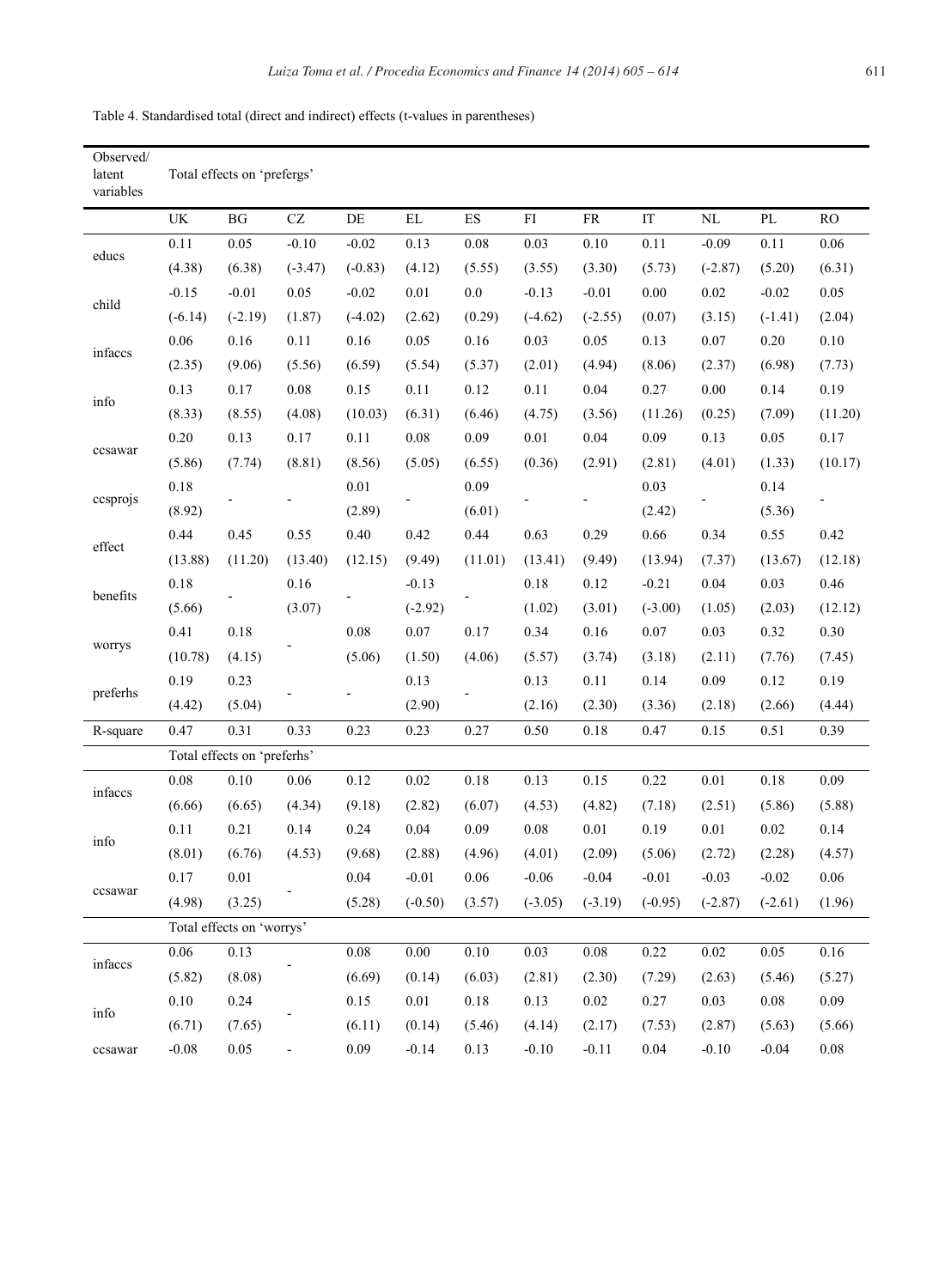|         | $(-1.53)$ | (3.85)                      |         | (5.74)  | $(-4.08)$ | (3.73) | $(-3.10)$ | $(-3.48)$ | (3.25)  | $(-3.05)$ | $(-1.71)$ | (5.63)  |
|---------|-----------|-----------------------------|---------|---------|-----------|--------|-----------|-----------|---------|-----------|-----------|---------|
|         |           | Total effects on 'benefits' |         |         |           |        |           |           |         |           |           |         |
| infaccs | 0.19      | 0.27                        | 0.10    | 0.12    | 0.02      | 0.18   | 0.12      | 0.06      | 0.23    | 0.08      | 0.13      | 0.12    |
|         | (8.48)    | (9.97)                      | (3.23)  | (9.20)  | (0.62)    | (6.92) | (4.50)    | (5.47)    | (8.95)  | (5.92)    | (7.83)    | (8.31)  |
| info    | 0.20      | 0.22                        | 0.13    | 0.20    | 0.22      | 0.20   | 0.16      | 0.11      | 0.39    | 0.20      | 0.21      | 0.39    |
|         | (7.34)    | (7.12)                      | (4.21)  | (7.99)  | (8.73)    | (6.20) | (5.88)    | (4.83)    | (13.55) | (6.25)    | (7.26)    | (14.24) |
|         | 0.33      | 0.27                        | 0.28    | 0.24    | 0.13      | 0.16   | 0.24      | 0.19      | 0.24    | 0.24      | 0.05      | 0.36    |
| ccsawar | (12.61)   | (10.02)                     | (10.43) | (10.96) | (5.31)    | (6.87) | (8.75)    | (5.91)    | (8.80)  | (7.60)    | (1.22)    | (13.74) |
|         |           | Total effects on 'ccsawar'  |         |         |           |        |           |           |         |           |           |         |
| infaccs | 0.31      | 0.25                        | 0.21    | 0.28    | 0.10      | 0.28   | 0.16      | 0.22      | 0.16    | 0.16      | 0.27      | 0.08    |
|         | (11.63)   | (7.78)                      | (6.91)  | (11.88) | (6.80)    | (9.22) | (5.04)    | (6.92)    | (7.73)  | (5.19)    | (8.68)    | (6.56)  |
|         | 0.27      | 0.23                        | 0.22    | 0.35    | 0.26      | 0.35   | 0.29      | 0.27      | 0.40    | 0.28      | 0.19      | 0.27    |
| info    | (9.04)    | (6.33)                      | (6.21)  | (13.00) | (7.84)    | (9.39) | (8.35)    | (7.87)    | (13.07) | (8.41)    | (5.82)    | (8.56)  |

Table 4 shows that most variables have statistically significant coefficients in all models. Variable 'educs' does not significantly influence 'prefergs' in one of the twelve models (Germany); 'child' does not significantly influence 'prefergs' in four models (Czech Republic, Spain, Italy and Poland); 'info' does not significantly influence 'prefergs' in one model (The Netherlands); 'ccsawar' does not significantly influence 'prefergs' in two models (Finland and Poland); 'benefits' does not significantly influence 'prefergs' in two models (Finland and Netherlands); 'worrys' does not significantly influence 'prefergs' in one model (Greece).

Four of the models predict around 50% of the variance in preferred CCS options (i.e., 47% in United Kingdom, 50% in Finland, 47% in Italy and 51% in Poland), three of them predict between 30-40% of the variance (i.e., 39% in Romania, 31% in Bulgaria and 33% in Czech Republic), three of them predict around 25% of the variance (i.e., 23% in Germany, 23% in Greece and 27% in Spain), and two of them show lower values (i.e., 18% in France and 15% in Netherlands).

Overall, the ranking of determinants' impact on preferred CCS options differs between models, however access to information sources and perceived level of information on climate change, followed by CCS awareness are among the strongest determinants in most models.

#### **4. Discussion and conclusions**

Our findings as regards the significant impact of access to and perceived level of climate change information on preferred CCS options confirm findings from the literature. Namely, the stronger the public's access to more sources of climate change information and its perceived information level, the stronger its CCS awareness and ability to make an informed choice between CCS options. Additionally, more informed people will be more interested to be involved in CCS decision-making process (e.g., regarding the potential creation of an underground CO2 storage site near own home). The impact of information on perceptions of CCS benefits is also strong, much more so than its impact on perceptions of CCS risks. This might suggest that more informed people are more likely to perceive the benefits of using CCS as a means to fight climate change and have a more accurate understanding of potential risks.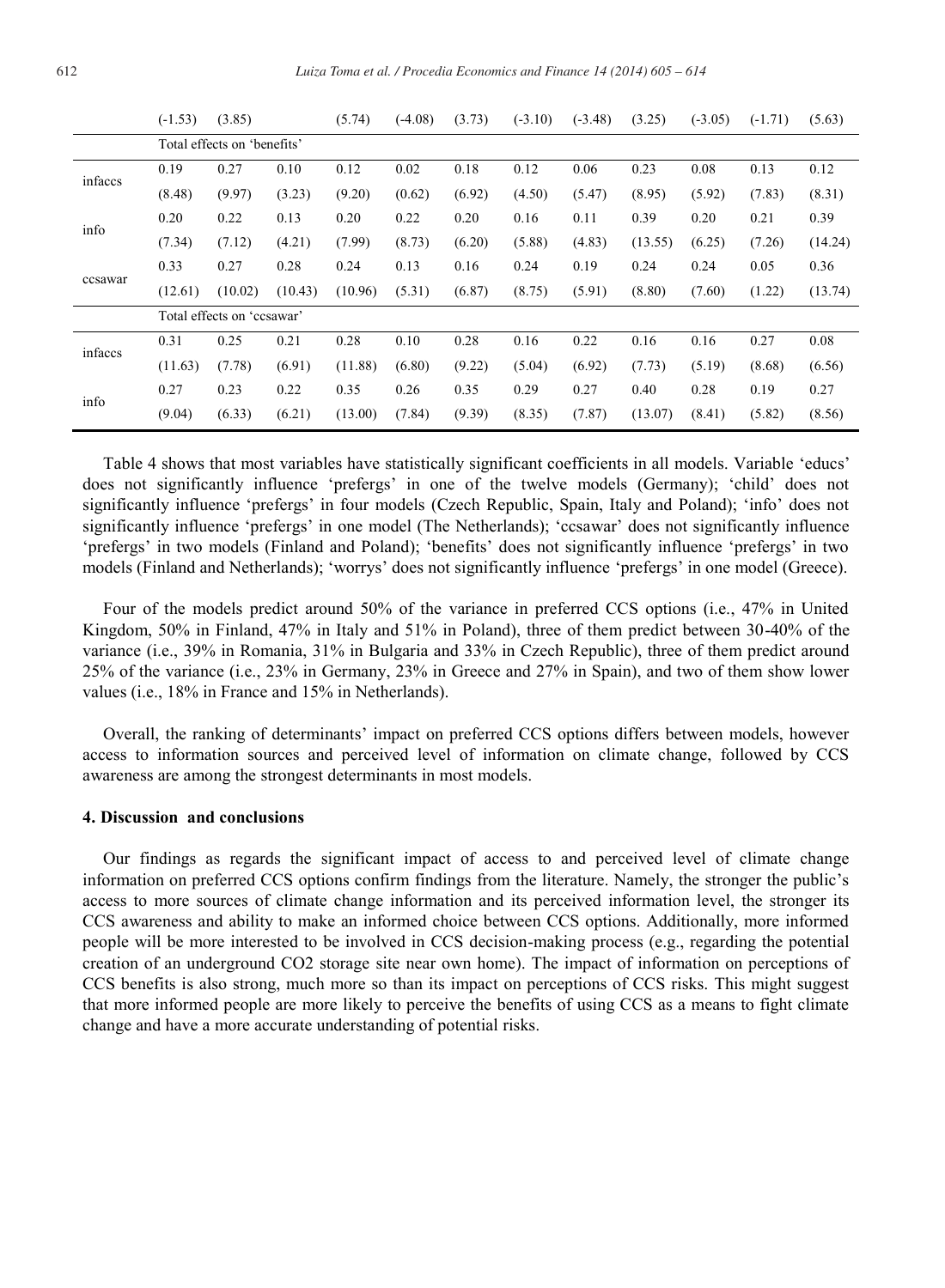Amongst other determinants, educational level significantly influences CCS perceptions in most models, however the magnitude of impact differs between models. This confirms findings from the literature, namely that more educated people are more likely to search for information and show stronger perceptions/behaviour towards climate change. The impact the number of children living in the household has on CCS perceptions is less straightforward. This determinant was not found significant in a third of the models, and shows contradictory influences. Some studies found that respondents with children are significantly more likely to fundamentally oppose CCS than their counterparts (Itaoka et al., 2009), however this is only confirmed in some of our models and the impact was found to be quite low.

CCS project awareness (included only in five models as this question was asked only of the citizens in United Kingdom, Germany, Spain, Italy and Poland, where such projects have been already implemented) has a significant effect in all models, suggesting that people aware of CCS projects are more able to make an informed choice between CCS options.

The results show that the ranking of determinants' impact on preferred CCS options differs between models, however access to information sources and perceived level of information on climate change, followed by CCS awareness are the strongest determinants in most models. These are only some of the factors influencing attitudes/perceptions, fact which is reflected in the level of variance explained in the models, nevertheless they signify the need for subsequent related actions targeted towards behavioural change.

This study aims to provide some information on the relationship between climate change attitudes/ perceptions and information/ awareness issues, amongst other determinants, in the European Union. As access to and perceived level of information together with CCS awareness were found to significantly influence CCS preferences, this might suggest the need for the European Union to invest more in enhancing the climate change information available to the public and improving access to it through measures such as climate change education campaigns. In recent years the amount of information on climate change issues available to public has increased considerably, however there is a need for 'ample, clear, sufficiently strong, and consistent signals' (Moser, 2010; Best-Waldhobera & Daamena, 2011).

There is an increasing amount of research on carbon dioxide (CO2) emissions and sinks, however the level of knowledge and information that the average citizen has on the topic is quite low. Climate change mitigation decision-making should involve participation at all levels and the public should always have a say in the process. As CO2 capture and storage (CCS) is an essential climate change mitigation technology, policymakers should ensure an efficient knowledge transfer to the public and subsequently facilitate their informed response.

#### **Acknowledgements**

The data used in this study was provided by GESIS. This research was funded by the Scottish Government Rural Affairs and the Environment Portfolio Strategic Research Programme 2011-2016 Theme 4 WP4.1 'Adaptation to change in land-based and other rural industries'.